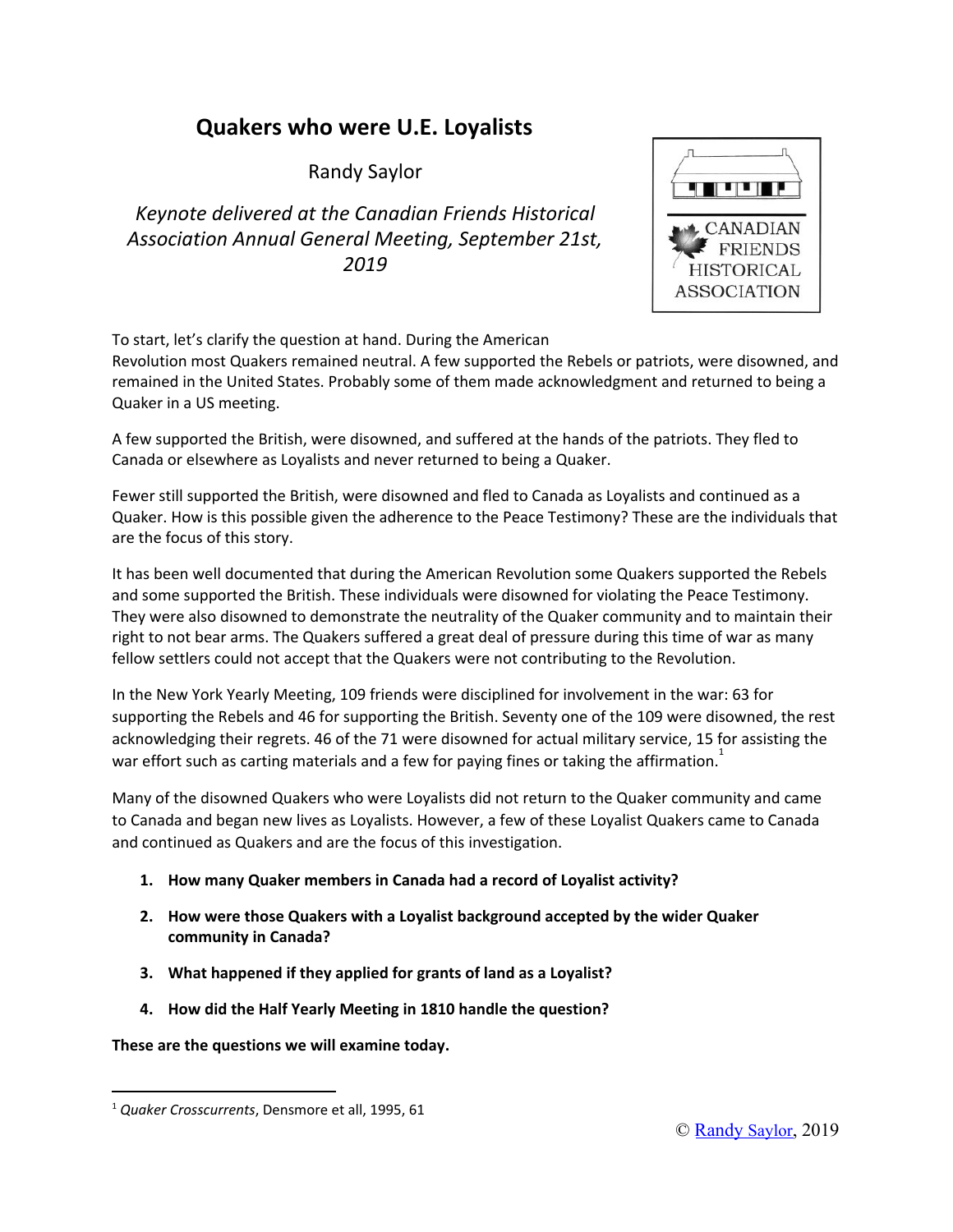Let us start by seeing what Arthur Dorland wrote in his well-known *A History of the Society of Friends in Canada* in 1925. Dorland makes no single overarching comment about these questions. But he does write about a few specific Loyalist situations. Here are 3 of his key statements.

- 1. He mentions the Beaver Harbor or Pennfield Quaker settlement in New Brunswick. This large Quaker community were considered Loyalists and granted land and support as Loyalists. One of the leaders of the settlement was Capt Gideon Vernon from Philadelphia and Dorland implies falsely that he had no connection to the Quaker community before the war. Dorland states that this Loyalist - Quaker community was not recognized by any Monthly or Yearly Meeting<sup>2</sup>.
- 2. Arthur Dorland descended from John Dorland who was a brother of Philip Dorland and Thomas Dorland. John Dorland was a Quaker on whose farm the Adolphustown Meeting House was built. As you will see, both Philip and Thomas were Loyalists and Philip becomes the early leader of the Adolphustown Quakers. Arthur Dorland writes that "Philip Dorland though also a Loyalist, but in a narrower sense of the term – had not been a Royalist i.e. an active partisan but like his more aggressive brother, he had suffered abuse and confiscation of his property because he would not fight.<sup>3</sup> Dorland downplays Philip's loyalist behavior. We will see that Philip's family suffered because he did join the British and became a Lieutenant.
- 3. Jeremiah Moore of Pelham is also mentioned by Dorland as having accepted land as a Loyalist which the overseers "believe to be inconsistent with our profession." Dorland adds that the Canada Half Yearly Meeting informed the subordinate meetings "that no members of our Religious Society can, consistent with our principles, receive or accept land such lands or other rewards from the Government as is given for actual service in war or for aiding or assisting therein."<sup>4</sup> Dorland fails to note that Jeremiah's case was central to the Half Yearly Meeting dealing with this issue.

Dorland seems to gloss over the fact that some Quakers in Upper Canada had taken part in the revolution and accepted land as Loyalists. This is especially true with respect to Philip Dorland who was his great great uncle. Arthur Dorland's father was a Quaker minister and he would have heard about the early years of the Adolphustown community and could not accept that its founder, Philip Dorland, was a true Loyalist.

One outcome of the recent transcriptions is that a few more Quakers with a Loyalist background have come to light. It will be seen that there was considerable tolerance for their transgressions of the Peace Testimony. Let us examine the known examples and see what insight we can gleam from their stories.

#### **These are the Loyalists found so far.**

- 1. Beaver Harbour Quakers of New Brunswick
- 2. Capt Gideon Vernon, Beaver Harbour to Yonge St
- 3. Benjamin Bunnell

<sup>2</sup> *The History of the Society of Friends (Quakers) in Canada,* Arthur Dorland, 1925, 49

 $3$  Ibid, 51

<sup>4</sup> Ibid, 309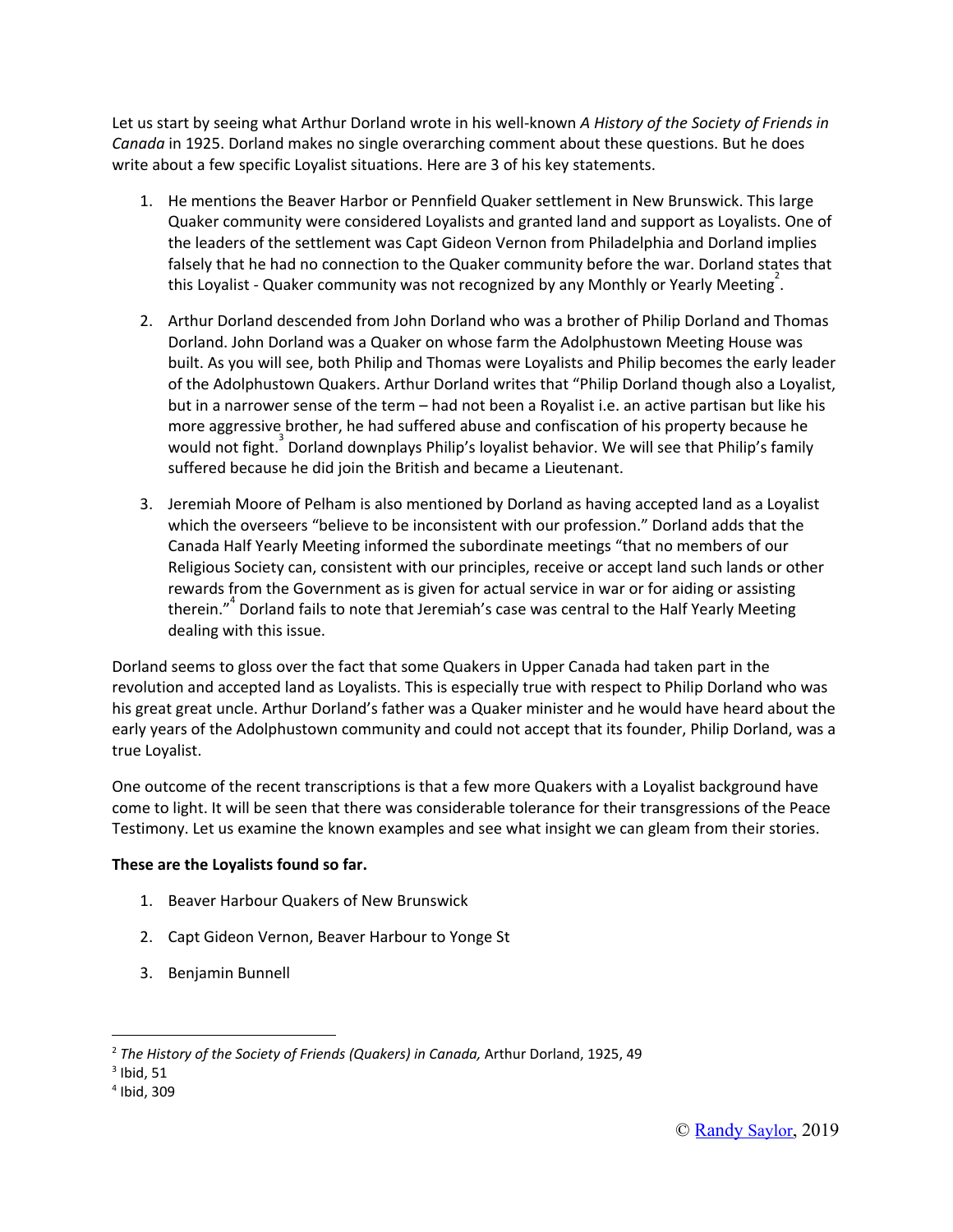- 4. Samuel Moore UE of Nova Scotia then Norwich Meeting
- 5. Philip Dorland UE of Adolphustown Meeting
- 6. Jeremiah Moore UE of Pelham Meeting
- 7. Benjamin Birdsall SUE of Pelham Meeting
- 8. Jonathan Doan of Yarmouth Meeting; request for UE status denied

#### **1. The Quakers of Pennfield at Beaver Harbor, New Brunswick**

Beaver Harbor and Pennfield, a settlement just inland, are located on the north shore of the Bay of Fundy just east of Passamaquoddy Bay.

Following the Revolutionary War, this group of Quakers left well-established farms in the United States on account of persecutions and confiscations of their properties, and sailed for Beaver Harbour at Pennfield on the north shore of the Bay of Fundy in NB. They all were in New York City and were considered Loyalists. It is not clear if they were all disowned by their meetings. In the history of the Society of Friends, the Pennfield settlement is unique both for its Loyalist identification and its anti-slavery stance. Although there were other Quaker ventures in the maritime provinces, the settlement at Pennfield is considered an anomaly because its designation as 'Loyalist' is a contradiction in Quaker terms.

In June 1793, there was a newspaper advertisement for those "belonging to the Society commonly called Quakers, and to those who have had a birthright among them, and now wish to promote that society, and have made a return of their names in order to be removed to the River St Johns". The meeting was attended by 48 men and one widow. Joshua Knight became their leader. In August, 21 of the men and their families sailed to the Maritimes.

It is a complicated story. There was much hardship, the land they were granted was poor for agriculture. A June 1785 meeting of Suffering for Pennsylvania and New Jersey expressed concern for members "lately settled at Nova Scotia [New Brunswick was formed from Nova Scotia in 1784], there being among them women and children who are members of our Society and have been under the necessity of following their husbands and parents." This implies the men may have been disowned. Joseph Moore, a Pennsylvania Quaker visited Beaver Harbor to assess their needs. He reported in March 1787 that there were upwards of 40 persons members of our religious Society. Supplies were sent later that year. Following that London also sent supplies.

In 1790 a fire destroyed most of the settlement and the Quaker community declined at Pennfield. The settlement was visited by Joshua Evans and Timothy Rogers (1795) and Joseph Hoag in 1801. The settlement continued in a reduced state. No record has been found to indicate that Pennfield meeting was recognized as being under any Monthly Meeting. Regardless, Pennfield was the home to a significant number of Quakers and disowned Quakers who received land as Loyalists and sympathy and support for the Philadelphia meetings.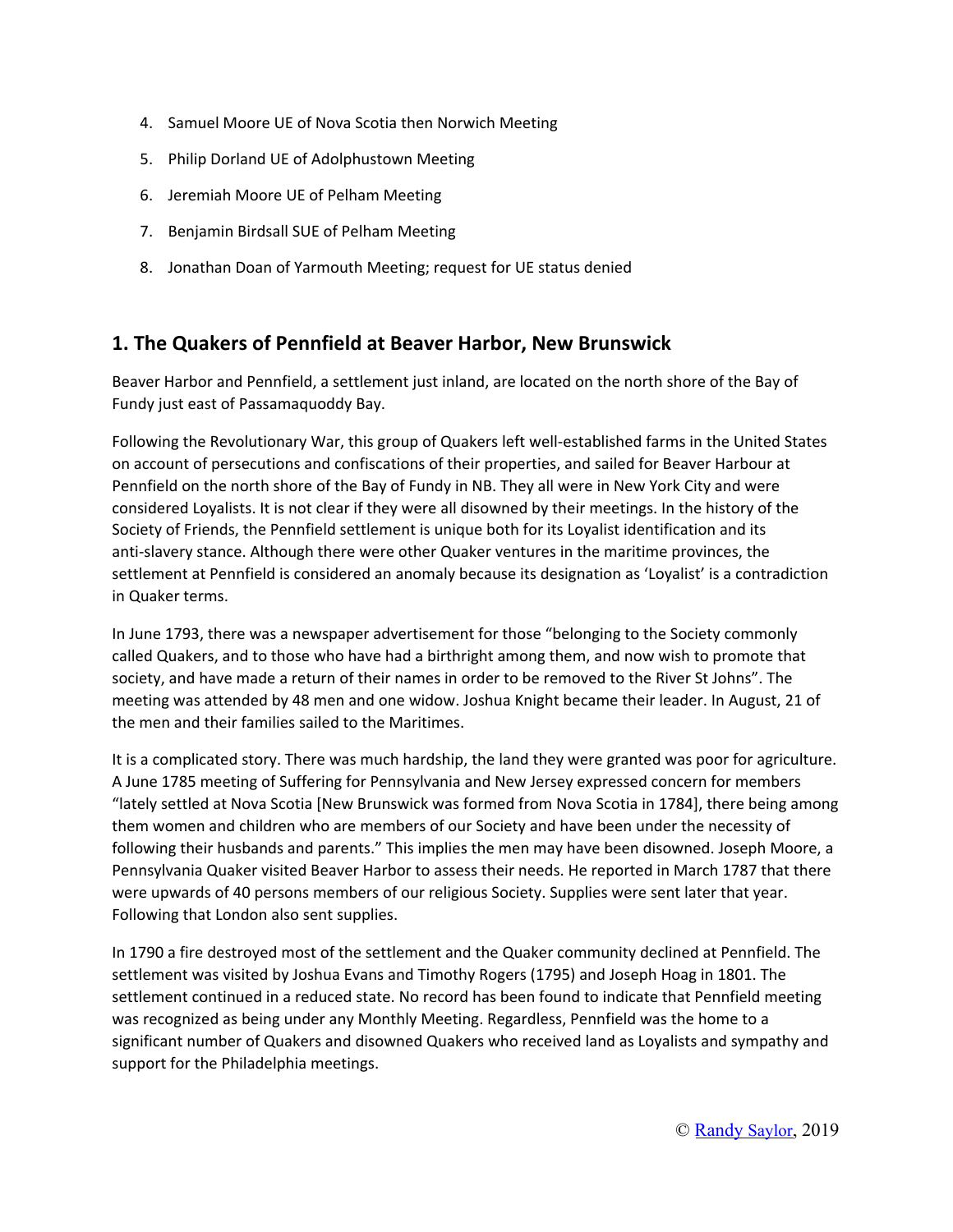Some Pennfield Loyalist Quakers end up in Upper Canada.

This topic is fully covered in *Loyalists to Canada – The 1783 Settlement of Quakers and others at Passamaquoddy,* Theodore Holmes, Picton Press, 1992. See also *The Loyalist Quaker Settlement, Pennfield, New Brunswick, 1783*, Sandra McCann Fuller, CFHA Journal 74, 2009. 5

## **2. Capt Gideon Vernon UE (?-1836)**

Capt Gideon Vernon was brought to my attention by descendants JoAnn Clark and Edwin Garrett after posting the first version of my paper on this topic.

JoAnn writes that "Gideon Vernon, was born 1745 in Nether Providence, Chester, PA. He seems to have come from a long-established Quaker family and owned a farm, part of which he inherited and part he purchased. The family is described in The History of Chester County, available on ancestry. His marriage to Phoebe Farr in June of 1775 was recorded in the Chester Monthly Meeting. Their first child, Jane, born 1776, married Joshua Knight 2 Oct 1794, in Charlotte, New Brunswick. In 1781, he was commissioned as Captain in the Associated Loyalists, by Lt Gen Sir Henry Clinton. … He was disowned by the Chester Meeting May 5 1778 for 'appearing in arms and assisting in taking several persons from their homes in a violent manner.'"

Gideon Vernon and his wife Phoebe are named on a Roll of Loyalists settled at Bellevue in Beaver Harbor dated 10 July 1784. There are 364 men, women and children named on this list – not all of them Quakers. Those that are Quakers are identified in part on the list of 49 Quakers who met in NYC. There were about 40 Quaker families among these Loyalists.

Gideon Vernon made his claim to the Loyalists Claim Commission valuing his losses at £1984. The claim is very detailed and records that Gideon joined the British Army in 1777 and was used mostly as a spy and to deliver dispatches and intercept the mail. He was commissioned as a Captain in 1781.<sup>7</sup>

JoAnn stated that on 25<sup>th</sup> March 1799, Chester MM accepted an apology and reinstated him.

At a Yonge Street monthly meeting 1809 we find "A Certificate from the Monthly meeting for the Southeren District of Philadelphia Dated the 29th. of the 3d mo: 1809. Recommending Gideon Vernon and Phebe his Wife With their three minor Children Namely, William, Joshua & Payton, as Members being produced at this meeting Was Read and accepted." $^{8}$ 

<sup>5</sup> *The Loyalist Quaker Settlement, Pennfield, New Brunswick, 1783*, Sandra McCann Fuller, CFHA Journal 74, 2009, online at <http://cfha.info/journal74p62.pdf>

<sup>&</sup>lt;sup>6</sup> Ward [Chipman](https://www.bac-lac.gc.ca/eng/discover/military-heritage/loyalists/loyalists-ward-chipman/Pages/loyalist-maritimes-ward-chipman.aspx) Papers, Muster Master General's Office - Loyalist Musters, 1777-1785, LAC, C-9818, MG D1, Series 1, V 24, p. 168/9. Film on line at [Heritage.Canadiana,](http://heritage.canadiana.ca/view/oocihm.lac_reel_c9818/101?r=0&s=1) start at image 101. Thanks to JoAnn Clark.

<sup>7</sup> Loyalist Claims Commission, St Johns, 1787, Vol XVI, *The Second Report of The Bureau of Archives For the Province of Ontario*, Subtitle: United Empire Loyalists, Enquiry into the Losses and Services in Consequence of Their Loyalty, Evidence in the Canadian Claims, 1904, Gideon Vernon, claim #760, 875 and 900-02, online at [Archive.org](https://archive.org/details/reportpart202ontauoft/page/n203). Also, image sent by JoAnn Clark of handwritten portion of claim, PRO, AO 12/40, 138. His claims are valued at £1984.1.8

<sup>&</sup>lt;sup>8</sup> Yonge St Monthly Meeting, 1806-1818, O-11-6, on line at [CFHA](http://www.cfha.info/YongeStO-11-6.pdf)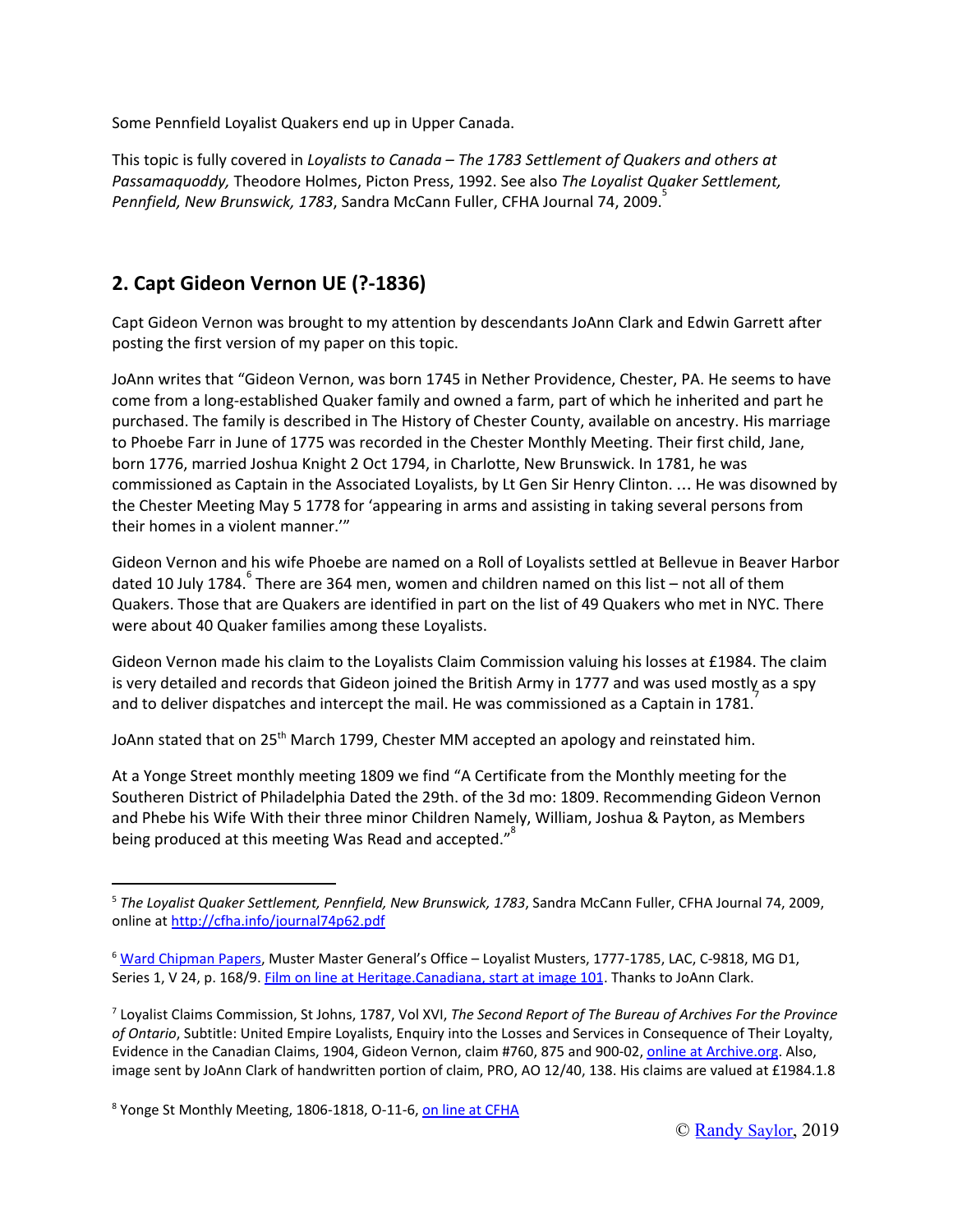Sons Nathaniel and Joshua were disowned for joining the militia in 1812. Gideon continued to live there until his death on 02 Sept 1829 in Whitchurch twp.

To some extent Gideon is representative of the Beaver Harbor Quaker-Loyalists in that many moved elsewhere. Theodore Holmes's book, mentioned earlier, gives short biography of a number of the Beaver Harbour Quakers who were all Loyalists.

### **3. Benjamin Bunnell UE**

I also heard from Chief Paul Gwilawato Bunnell of Maine. He wished me to add his ancestor to this list and indeed Benjamin fits the story.

Benjamin, a Quaker, and his wife were members of Rahway, New Jersey meeting. Benjamin was disowned for his war like conduct during the war.

The UEL Association of Canada lists him as a "proven" Loyalist but gives no further information. Benjamin is not found in the Loyalist Claims records. He was a grantee or resident at Long Reach, King's County, NB.<sup>9</sup>

Benjamin is named as a Quaker by Joseph Moore in his visit in 1787. $^{10}$ 

There is little to go on here in terms of details but Benjamin is likely not the only Quaker living outside Beaver Harbour that was disowned during the war.

In summary about the Beaver Harbour group of Quakers, it can be said that they were not ignored by their parent meetings. Visits by various Quakers and support from Philadelphia Meeting indicate that even if many had been disowned, they were accepted as Quakers in need of help. To date no Monthly Meeting or Yearly Meeting seems to have taken then officially under its care.

<sup>9</sup> *Loyalists to Canada – The 1783 Settlement of Quakers and others at Passamaquoddy,* Theodore Holmes, Picton Press, 1992, 42

<sup>&</sup>lt;sup>10</sup> Bulletin of Friends Historical Association, Vol. 36, No. 1, Spring, 1947, "Quaker-Loyalist Settlers in New Brunswick and Nova Scotia", Edited by Arthur J. Mekeel, p. 30. Two of these lists, actually two parts of the same list, designated as I and II, are in the records vault of Philadelphia Yearly Meeting (Arch Street) at 302 Arch Street, Philadelphia, where they are in Philadelphia Meeting for Sufferings, Miscellaneous Papers, box 19. They constitute the report given by Joseph Moore to the Philadelphia Meeting for Sufferings in March, 1787, on a visit which he and several other Friends made to Nova Scotia and New Brunswick in the summer of 1786 to investigate the condition of the Friends who had settled there. Another list of emigrants, designated as III, is contained in "Gathered Leaves," vol. 1, p. 59, a two-volume collection of papers in the records vault of the two New York Yearly Meetings at the Friends Seminary, 16th Street and Rutherford Place, New York City. A supplementary list of names, designated as IV, is also given. This list is contained in an article entitled "A Book of Records of the Transactions and Proceedings of the Society of People Called Quakers, who have agreed to settle themselves on the River St. Johns in Novascotia" by J. Vroom in the New Brunswick Historical Society Collections, vol. 2 (1899), pp. 73-80. Thanks to Chief Paul Gwilawato Bunnell via Nadine Holder for this reference.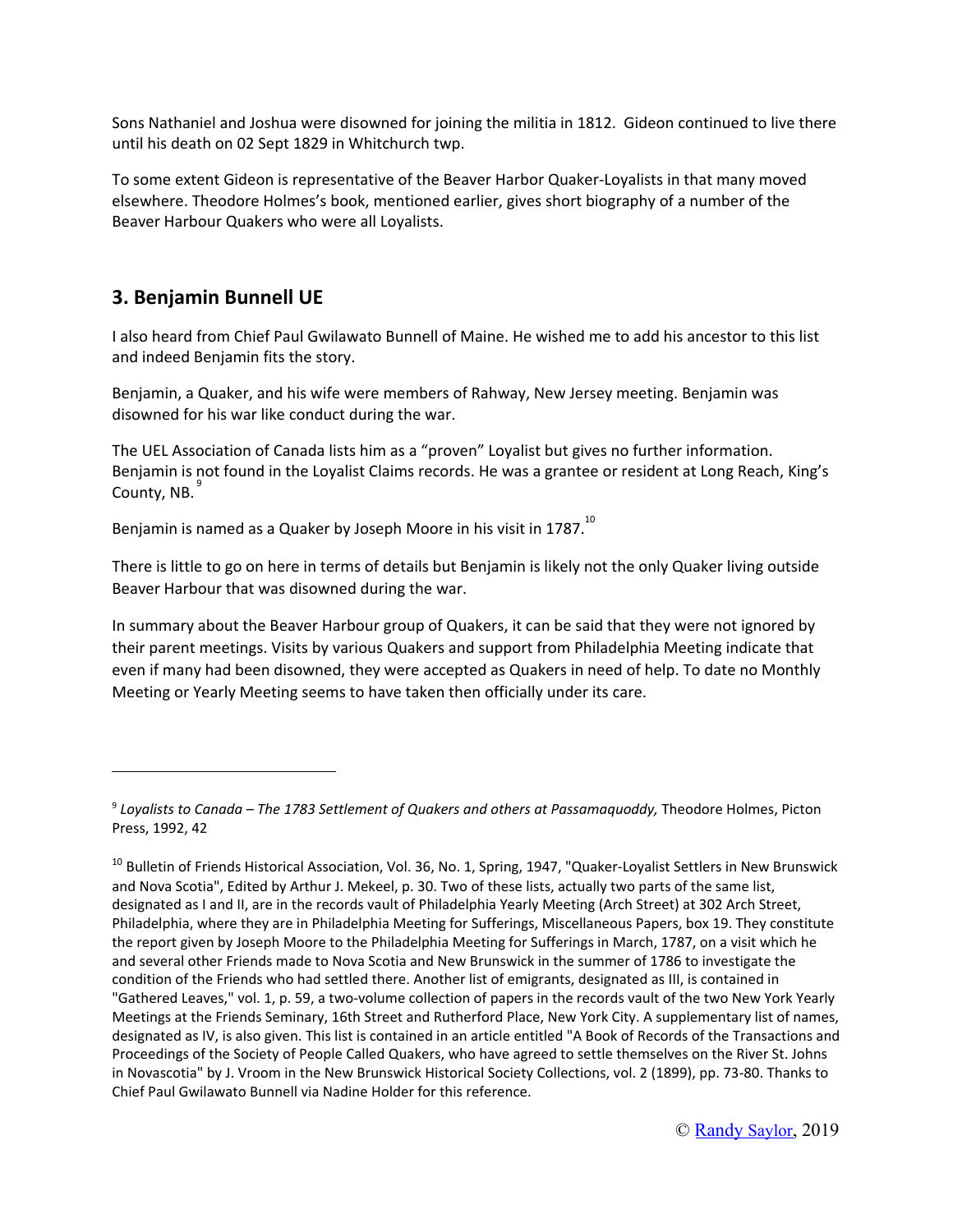### **4. Samuel Moore UE (1742-1822)**

Samuel Moore was born in 1742 in Rahway, New Jersey, and died in 1822 in Norwich, Upper Canada. He was accepted as a Quaker by request in 1774 in New Jersey.

In January 1786, at Halifax, Samuel came before the Loyalist Claims Commission and his story was entered into the minutes. The Commission recorded "That he is a native of America, and at the Commencement of the Troubles was settled in Woodbridge [Middlesex Co., NJ]. He says he never took part with the British, and never signed any Association or took any part with the Rebels. He was imprisoned more than once for not taking part with them. In June 1777 he fled to the British at New York as he found he could not bear the Treatment he suffered from the Americans. His family was sent to him in Sept 1777 and he has lived under the protection of the British Government ever since. He quited the New York at the Evacuation and resides at Annapolis in this Province."

He claimed for the loss of his 78 acre farm that was "sold by the Commissioners under Confiscation." His personal property was also sold by the Commission and valued at £246. Samuel produced a "Copy of an Inquisition found against him 13<sup>th</sup> October 1778 for joining the Army of the King of Great Britain."<sup>11</sup>

Whatever the true actions of Samuel were, they were judged by the Rebels as him having joined the British Army.

This is confirmed in a Loyalist Claims Commission document titled, "*A list of the names of all those* whose property was confiscated in the Several Counties of the State of New Jersey for joining the Army of the King of Great Britain etc, as returned to the Auditors Office previous to the first day of May 1787." There are many names on this list with 45 from Middlesex; Samuel Moore is the third named.<sup>12</sup>

In 1795, Timothy Rogers (who founded Yonge St and Pickering Meetings) made a religious visit to Canada from Vermont and he and his companions went "to Samuel Moore's, a Friend that lived in Wilmot in the County of Annapolis, that received us very kindly … Samuel Moore's wife and children was not members but very loving."<sup>13</sup> In 1792 Samuel Moore was one of nearly one hundred residents and ratepayers in Wilmot Township in 1792 and 1794.<sup>14</sup>

Importantly in 1802 he received a certificate of Quaker membership from Rahway and Plainfield meeting directed to Nantucket Meeting, the few friends in Nova Scotia being under that meeting. This suggests that he was still in good standing with the New Jersey meeting and had never been disowned.

<sup>11</sup> *Loyalist Settlements 1783 – 1789, New Evidence of Canadian Loyalist Claims,* Bruce Antliff, 1992, 5-6. See also: *Loyalists to Canada – The 1783 Settlement of Quakers and others at Passamaquoddy,* Theodore Holmes, Picton Press, 1992, 90-91

 $12$  UK, Pubic Record Office, Audit Office, AO 12, Vol 85, folio 43-46. Thank you to Peter Johnson for finding this document. Available on Ancestry.com

<sup>13</sup> *The Journal of Timothy Rogers*, Densmore and Schrauwers, CFHA, 2000, 80-81, online <http://www.cfha.info/journalrogers.pdf>

<sup>14</sup> *History of the County of Annapolis*, Calnek and Savary, 1892, reprint Mika, 1972, 228/9, online [https://archive.org/details/cihm\\_00386/page/229](https://archive.org/details/cihm_00386/page/229)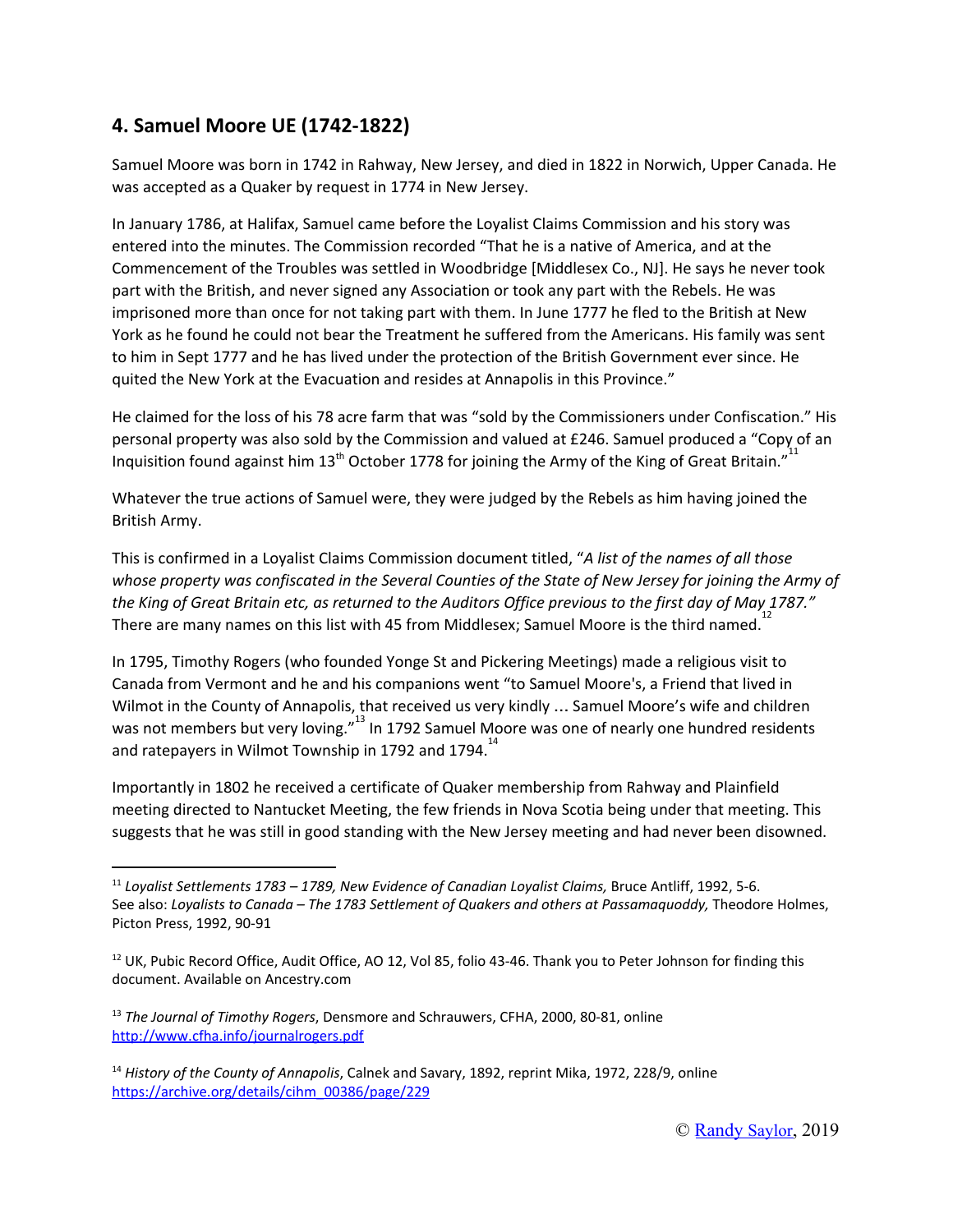Given that he received lands via the Claims Board he was recognized as a loyalist. Moore re-located with his own family to Upper Canada near the end of the War of 1812. Descendant Bob Moore writes in the CFHA Journal that, "His journey from Nova Scotia to Upper Canada took a detour to his old hometown in New Jersey. His wife, Rachel Stone died there, and one son, Lindley Murray, decided to stay in New Jersey. Samuel had sold almost 1500 acres in Nova Scotia, and was able to purchase about ten farms across southwestern Upper Canada from St. Thomas to Simcoe, Ontario. He passed these onto his sons." 15

No petition has been found for Samuel and he is not on the UE List for Upper Canada as published in 1885.<sup>16</sup> However, the United Empire Loyalist Association (UELAC) recognizes Samuel Moore as a "Proven" Loyalist.<sup>17</sup> The proof accepted by the UELAC is the acceptance by the New Brunswick Loyalist Society that Samuel Moore was a New Brunswick Loyalist who settled in St Johns.<sup>18</sup>

The fact that Samuel successfully made a Loyalist Claim means he was accepted by the authorities as a Loyalist. Possibly Rebel New Jersey committee records would illuminate the accusations against Samuel. Samuel Moore is another example of a maritime Quaker who migrates to Upper Canada.

## **5. Philip Dorland UE (1755-1814)**

Philip Dorland was a Quaker living in Dutchess County, NY and in 1779 he was disowned because "he carried [a] pistole to defend himself and also that he has absconded." From his petitions we know that he was made a Lieutenant in Abraham Cuyler's Corps in Long Island. In Dec 1780, Philip's father, Samuel Dorland, paid a fine for having one son who had "gone to the enemy." Here we see the impact on a family who had a loyalist son. Quakers were held to account for their actions and it is recorded that Philip was disowned in 1779 for taking up arms. Philip's brother Thomas was also raised a Quaker but no disownment has been found for his being a sergeant in the British forces.

In the fall of 1783, Philip and his brother Thomas were in New York City waiting to be evacuated to Canada. Philip sailed with Major Peter Vanalstine on the ship *Three Sisters & Grace* to Sorel, Quebec, where they overwintered. Thomas may have come overland or on another ship as he was also in Sorel with his wife receiving their rations. In 1784 Philip and Thomas came with Peter VanAlstine to Adolphustown and were granted land. By 1791, after a series of land grants, Philip had been granted

<sup>15</sup> *Samuel Moore's Notable Sons*, Bob Moore, CFHA Journal 79, 64-65, see footnote 3, online <http://cfha.info/journal75p64.pdf>

<sup>16</sup> *Centennial of the Settlement of Upper Canada by the UE Loyalists*, Rose Pub, 1885, see page 214, online <https://archive.org/details/centennialofsett00unituoft/page/n6>

<sup>&</sup>lt;sup>17</sup> UELAC, *Directory of Loyalists*, on line at [http://www.uelac.org/Loyalist-Info/loyalist\\_list.php?letter=m;](http://www.uelac.org/Loyalist-Info/loyalist_list.php?letter=m) NYGBS, V38 N2, April 1907

 $18$  New York Genealogical and Biographical Review, V 38, N2, Apr 1907, 140, online at <https://archive.org/stream/newyorkgenealog38newy#page/140/mode/1up>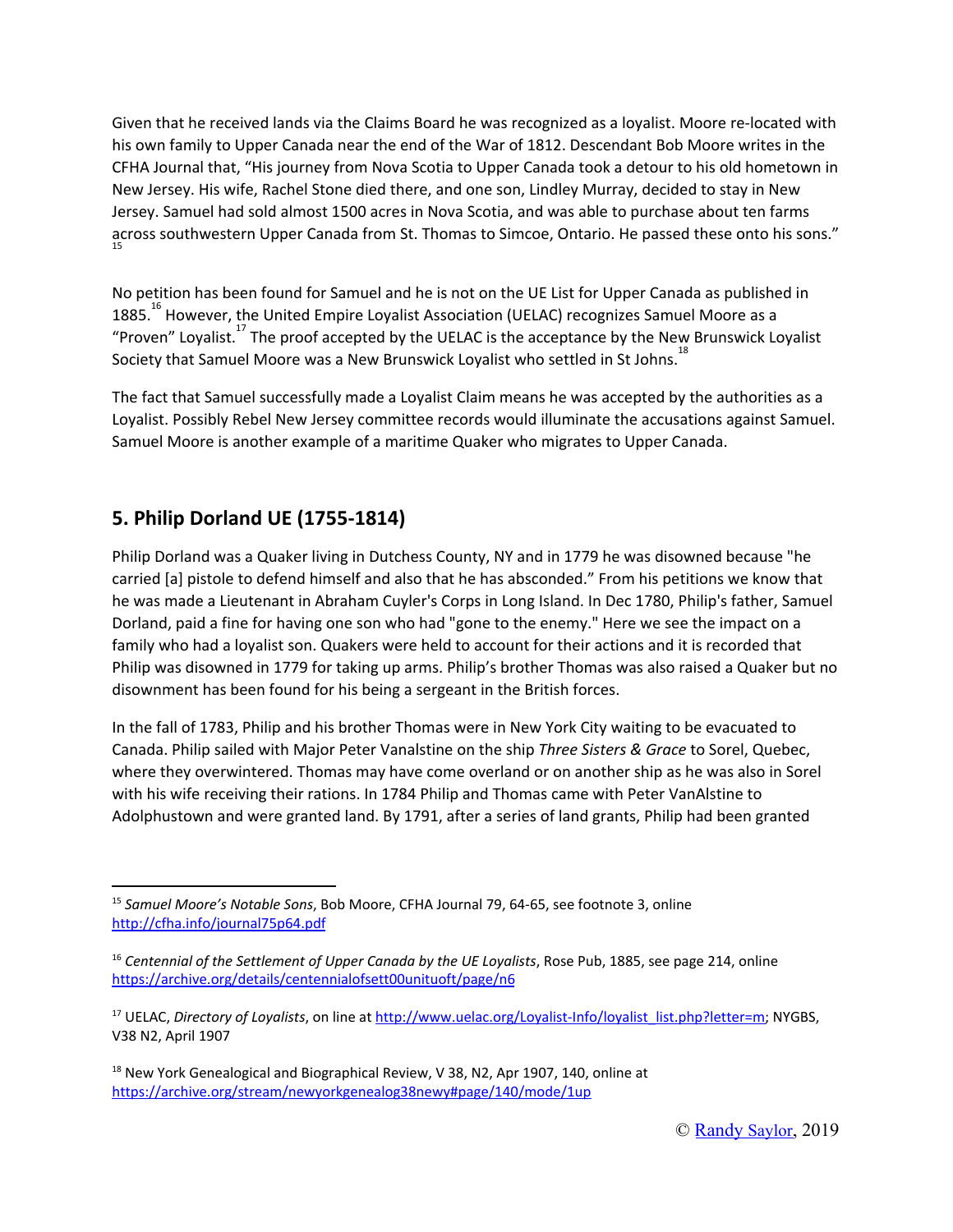2100 acres of land and Thomas received 1200 for their Loyalist activities. Their children received land as children of a Loyalist.

In August 1792, Philip was elected to the first session of the Legislative Assembly in Upper Canada as a representative for Prince Edward and Adolphustown. When the representatives first met on 17 Sep 1792, Philip Dorland refused to take the oath due to his Quaker principles and thus forfeited his seat. On 19 Sep 1792 the returning officer was instructed to elect another member and Peter Vanalstine was subsequently elected to replace Philip.

Interestingly, Philip Dorland was not a Quaker in good standing at that time. He had been disowned in 1779 and never asked to have an acknowledgment accepted. So, on 12mo 1792, Philip requested Nine Partners to accept his acknowledgment; which they did.<sup>19</sup>

Whereas I have had a birth right amongst you and by not giving heed to the Divine Monitor have *widely deviated from the principles of Truth which led me into divers disorders such as departing from Plainess, keeping Company with one not of our Society & Commiting Fornication with her (that is now my wife) and also took up arms for my defense which misconduct brought a blemish on Truth which I am sorry for & do heartily Condemn & I do desire you to pass by the same & receive me under your Care. 12 12mo 1792 Philip Dorland*

In conclusion, it is obvious that Philip was a man of character and ability and a leader by nature. Philip encouraged other settlers in Upper Canada to request membership in Nine Partners MM. The Nine Partner minutes start to show entries regarding members living in Upper Canada as early as 1793. Philip Dorland was the leader in establishing the Adolphustown Quaker meeting in 1798. He was also a full-blown Loyalist.

To read more about Philip Dorland see the online article in the CFHA Journal, *New Light on Philip Dorland: Prodigal Son to Patriarch*, and the web page titled *Philip Dorland UE, 1755 – 1814, and his brothers Thomas and John Dorland of Adolphustown*. 20

#### **6. Jeremiah Moore UE (1745-1813)**

The transcriptions have allowed us to better understand why this Quaker/Loyalist issue came before the very first meeting of Canada Half Yearly Meeting in 1810.

In 1803, Jeremiah Moore Junior of Pelham is 24 years of age, petitions successfully for a grant of 200 acres as a settler. He states that he is the son of Jeremiah Moore Senr of Pelham who has been in Upper Canada for 14 years and has a wife and 10 children. There are two affidavits of support, one of them

<sup>&</sup>lt;sup>19</sup> Nine Partners Monthly Meeting, 1790-1797, see image 69, online at CFAH at <http://www.cfha.info/NP1790-97.pdf>

<sup>20</sup> 1. *New Light on Philip Dorland: Prodigal Son to Patriarch*, Gordon Thompson with Randy Saylor, CFHA Journal 79, 2014, online at <http://cfha.info/journal79p45.pdf>

<sup>2.</sup> *Philip Dorland UE, 1755 – 1814, and his brothers Thomas and John Dorland of Adolphustown*, Randy Saylor, online at <http://freepages.rootsweb.com/~saylormowbray/genealogy/dorland.html>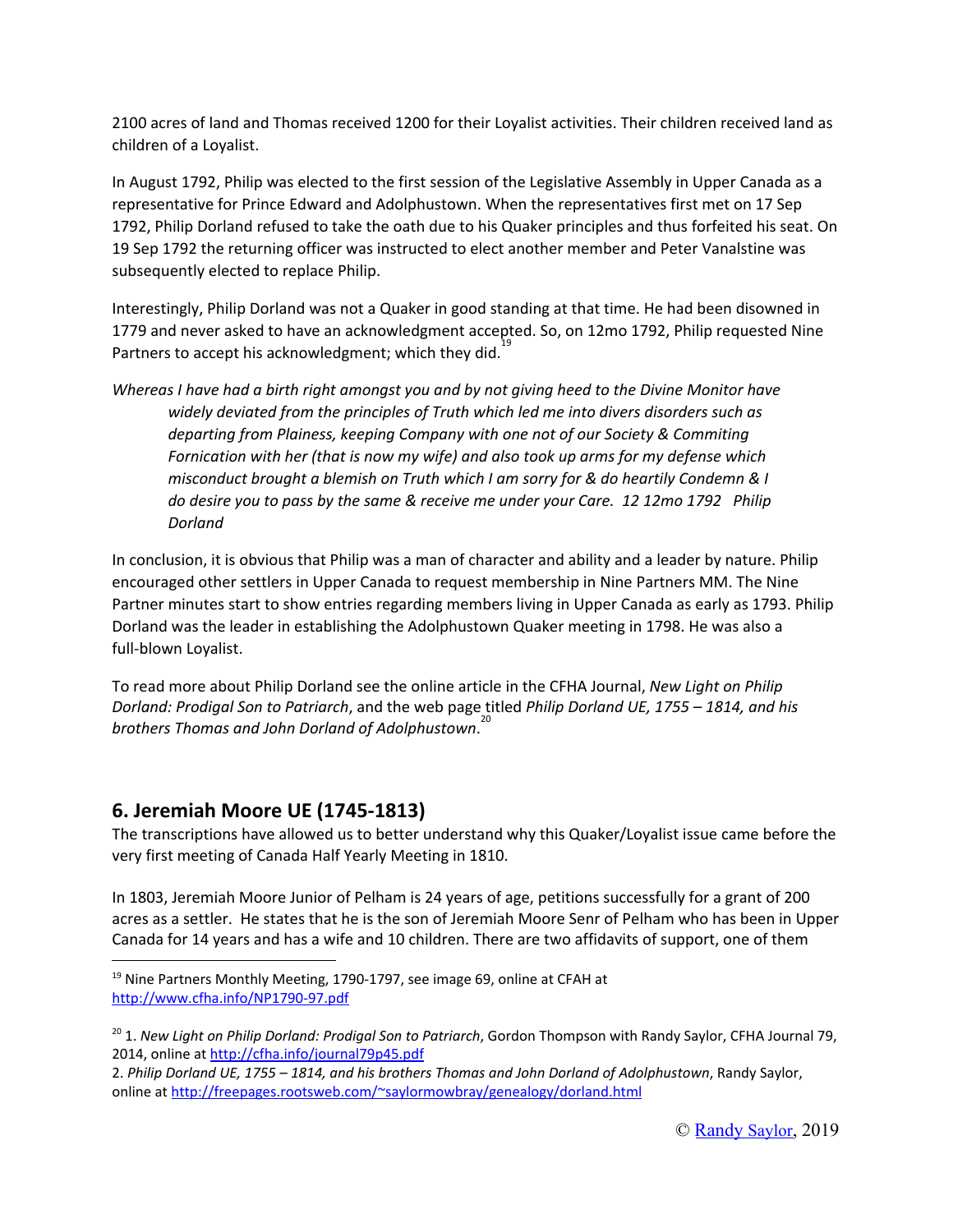saying he came with his father about the year 1788. He receives a grant and he will pay the patent fees. This is a grant as a settler and not a Loyalist grant.<sup>21</sup>

Jeremiah Moore Senior was a Quaker in good standing at Pelham Prep Meeting and in 8 month 1809 a complaint came forward about his having accepted a land grant as a Loyalist.

#### *One of the overseers informed this meting that it appears that Jeramiah Moore has exceped a tract of land under the name of a UE Which we beleive to be inconsistant whit our profession[.] William Shotwell and Samuel Taylor are appointed to attend the monthly meting whith this report*. 22

This follows a petition that Jeremiah Moore Senior made on 17 Nov 1808 asking the Lieutenant Governor to "Order his name to be inserted on the U.E. List, in order that his children may partake on His majesty's most generous bounty, presumes that he is now considered as a UE Loyalist that Your excellency will take his services into consideration and grant him 200 acres … [signed] Jeremiah Moore Senr."

There are a number of pages to the petition that give more detail. On 27 Oct 1808, Jeremiah Senior states that he lived in Pennsylvania during the American War "and had it often in his power to be useful to His Majestys faithful subjects in exile, to Prisoners, and to exprisoners and other parties passing secretly through the Country. Although from religious scruples he did not take up arms, he was always faithful to His King and more useful to his fellow subjects and sufferers than he could have been within the British Lines, till the year 1788 he did join the Kings Standard at Niagara with a wife and 5 sons and 3 daughters has since had 3 children born to him in this Province ... Prays … to allow his name to be inserted on the U.E. List." [43a]

On the same day Aaron Doan certified his loyalty but the affidavit is difficult to read. [43b] Also on the same day Thomas Doan certified that "I was exiled at that time & lived some time at his house in the hottest times of the war … he was a man of middling fluent circumstance and a good stock all of which he lost by his Loyalty …" [43c] Again on the same date Isaac Swayze certified that he was in the secret service and he and others "were hospitably treated and secreted and he risqued life and estate for his King …" [43d]

Jeremiah was successful and his name was inserted on the UE List and he received a warrant for his grant of land.<sup>23</sup>

Now that his father was recognized in late 1808 as a UE Loyalist, Jeremiah Jr petitioned successfully for 200 acres as the son of a Loyalist (SUE) on 18 Feb 1809. He honestly stated that he had received a grant of land for which he paid the fees. This second grant as a SUE would be free of fees.<sup>24</sup>

<sup>&</sup>lt;sup>21</sup> Upper Canada Land Petition (UCLP), RG 1 L3, V332, M6/65, C-2194, online starts at [image](http://www.collectionscanada.gc.ca/microform-digitization/006003-119.02-e.php?q2=29&q3=2537&sqn=909&tt=1043&PHPSESSID=de2j79ea0s3qhbom1fe4mnjk27) 909

<sup>22</sup> Pelham Preparative Meeting, 1802-1879, H-6-1, 8mo 1809, online at <http://www.cfha.info/PelhamH-6-1.pdf>

<sup>&</sup>lt;sup>23</sup> UCLP, RG 1 L3, V334, M9/43, C-2196, Land Book H, page 72 and 80. online starts at [image](http://www.collectionscanada.gc.ca/microform-digitization/006003-119.02-e.php?PHPSESSID=de2j79ea0s3qhbom1fe4mnjk27&sqn=618&q2=29&q3=2539&tt=1027) 618

<sup>&</sup>lt;sup>24</sup> UCLP, RG 1 L3, V334, M9/58, C-2196, online starts at [image](http://www.collectionscanada.gc.ca/microform-digitization/006003-119.02-e.php?q2=29&q3=2539&sqn=715&tt=1027&PHPSESSID=de2j79ea0s3qhbom1fe4mnjk27) 715.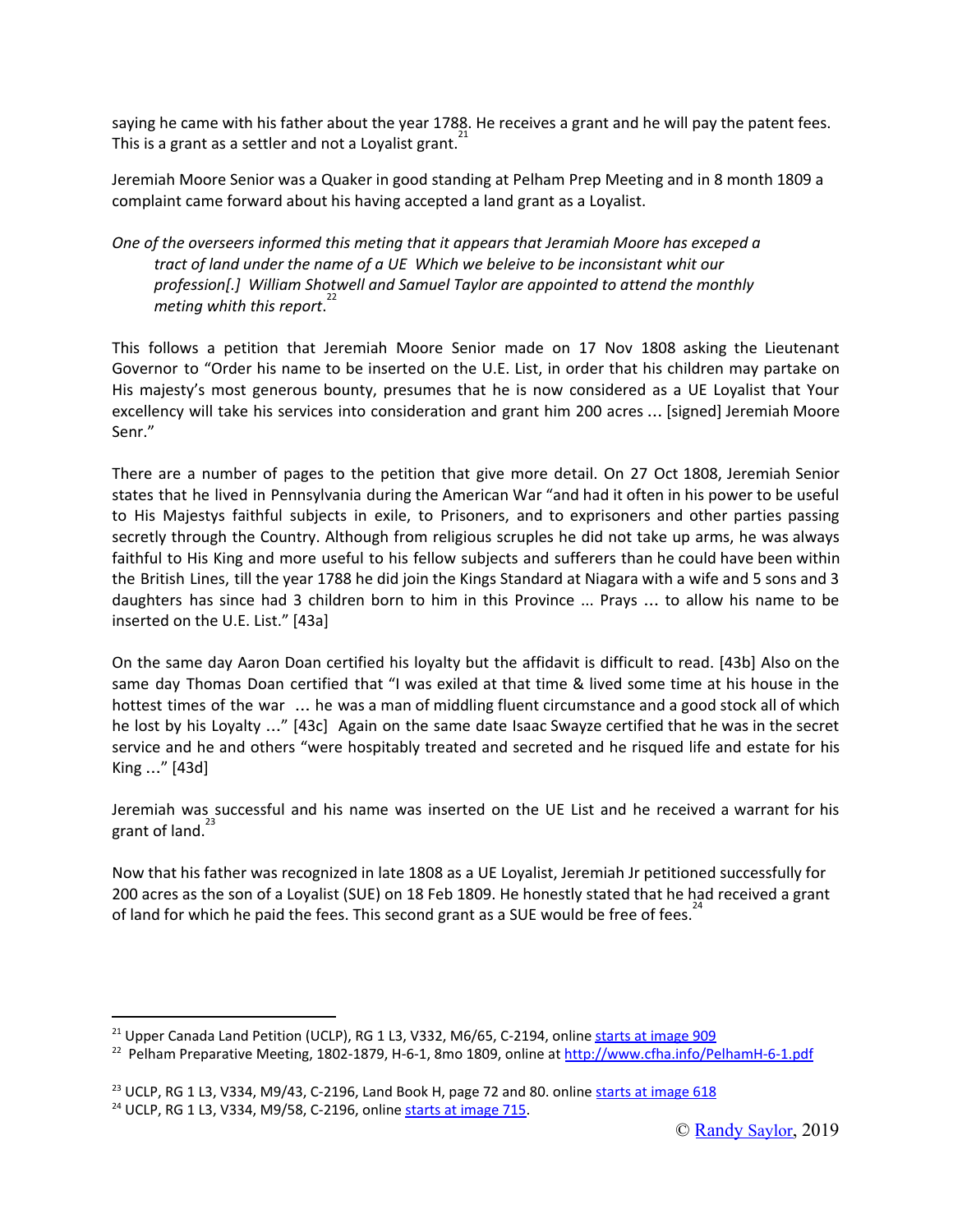On 11 Oct 1809 another son, James Moore of Pelham, petitioned successfully for a grant as a SUE. This was two months after the complaint had come forward in Pelham Preparative meeting and the Monthly Meeting had not had time to deal with the complaint. 25

The Monthly Meeting heard the complaint about Jeremiah Moore Sr, on 6 9mo 1809, one month after son James petitions. A committee was formed to meet with Jeremiah and by 1mo 1810 report that they were going to send the complaint to the Half Yearly Meeting.<sup>26</sup>

The first Canada Half Yearly Meeting met in West Lake on 31 1mo 1810 and one of the items of business is this.

*The monthly meeting of Pelham suggest to the consideration of this, The propriety of friends accepting lands from Government under and by virtue of the Proclaimation in such cases granted to U. E. Loyalists which with the proof it requires being considered a brake of our descipline - The subject clamed the deliberate attention of this meeting and as it was felt to be a matter that required careful and mature consideration it was thought most adviseable to seperate a committee to take the subject into due consideration and indeavour to inform themselves as far as they may be enabled, the true state of the case, and inform next meeting their sense thereon, To which service the following friends are seperated (to wit, Timothy Rogers, Amos Armitage, John Dorland, William White, Hugh McMullen, Samuel Taylor, Joel Haight, Isaac Philips, David Wilson, Edward Barker and William Shotwell. 27*

The Pelham minutes are silent until exactly a year later, 1 mo 1811, when the meeting, "believe it Right to Continue him Under the Care of the same Committee, and the Representatives to Attend the half Years Meeting, are directed to inspect at the Government Office to ascertain particularly what proofs he made to obtain his U E Land." The representatives do report that they attempted to inspect documents with no satisfaction and the committee recommended Jeremiah be disowned which was in 4mo 1811.

On 7day 8mo 1811 Jeremiah stated he intended to appeal the decision. Two weeks later the Half Yearly Meeting met and reported:

*"The committees in the case of Jeremiah Moores Appeal braught in the following repo[r]t (That is) To the half years meeting now sitting - We the committee on the appeal of Jeremiah Moore, haveing given attention to the subject and after carefully examined into the proceedings of the monthly together with the committee in his case, and also he and the appelant on his own behalf, and upon diliberate consideration thereon, that the proofs allegd against Jeremiah [Moore] altho he may stand on the U. E. List are not suficient in our Judgement to confirm the judgement of the monthly meeting against him for receiveing of his lands for any service in war Either directly or in directly." 28*

<sup>&</sup>lt;sup>25</sup> UCLP, RG 1 L3, V336, M10/108, C-2197, online starts at [image](http://www.collectionscanada.gc.ca/microform-digitization/006003-119.02-e.php?PHPSESSID=de2j79ea0s3qhbom1fe4mnjk27&sqn=850&q2=29&q3=2540&tt=1031) 850.

<sup>26</sup> Pelham Monthly Meeting, 1806 – 1834, H-7-3, on line at <http://www.cfha.info/PelhamH-7-3.pdf>

<sup>27</sup> Canada Half Yearly Meeting, 8m 1811, O-3-1, online at <http://www.cfha.info/CHYMO-3-1.pdf>

<sup>&</sup>lt;sup>28</sup> Canada Half Yearly Meeting, 8m 1811, O-3-1, online at <http://www.cfha.info/CHYMO-3-1.pdf>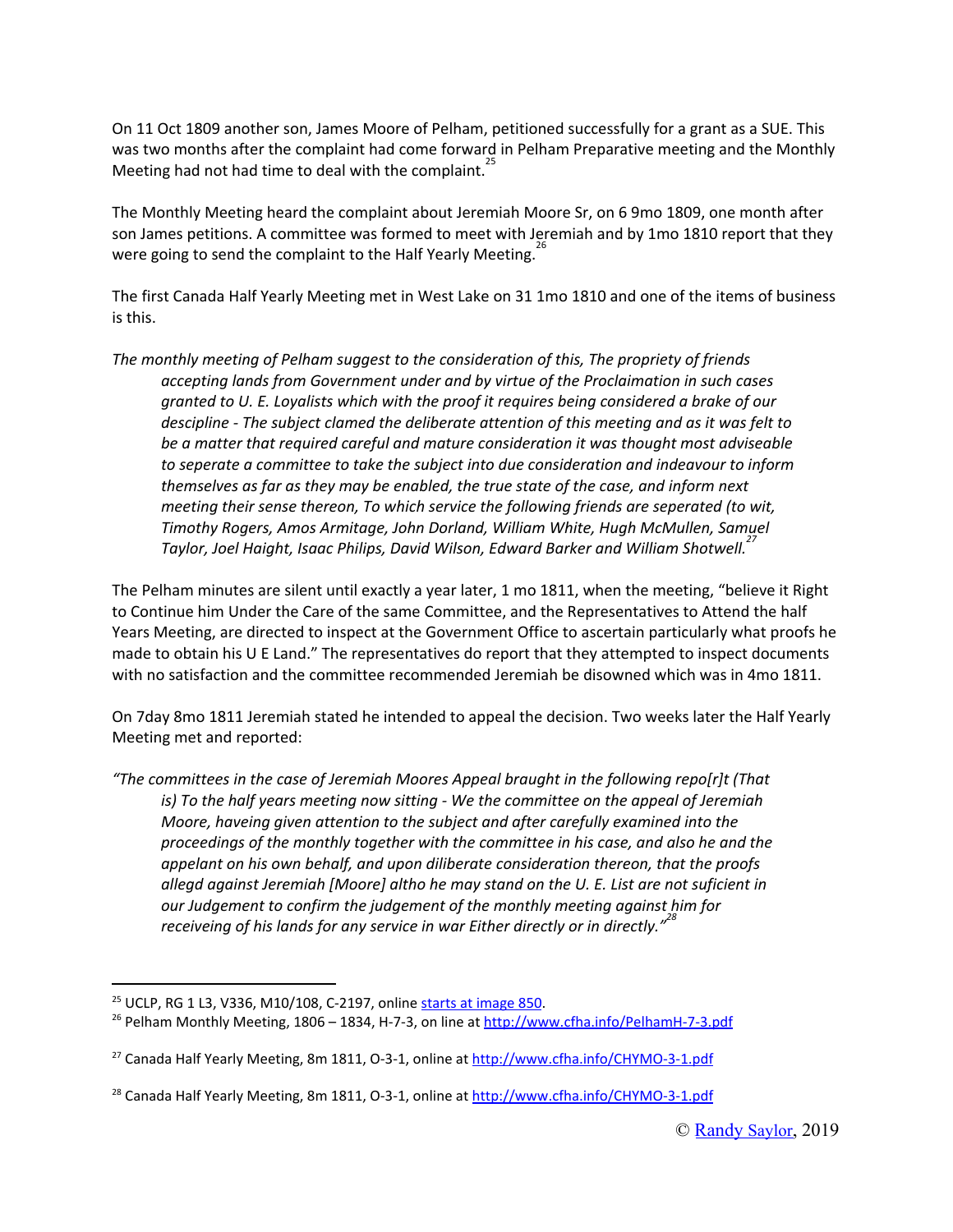Jeremiah Moore was therefore not disowned for his recognition by the Government that his actions during the war warranted him being inserted on the UE list and receiving a free grant of land.

There are other references to a Jeremiah Moore in the Pelham minutes. In one case it was probably Jeremiah Moore [Jr] who was disowned for marrying Sarah Pound, a non-Quaker, "by the assistance of a magistrate" in 2mo 1807. There was no mention of son James Moore in the minutes. It appears both sons of Jeremiah Moore Sr were not Quakers at the time of their petitioning for land as sons of a Loyalist.

Jeremiah Moore Sr died at Pelham, UE Loyalist and a Quaker in good standing, on 15 12mo 1813, age 68 years. 29

## **7. Benjamin Birdsall SUE**

In 1807, Benjamin and his wife Sarah had married outside the Quaker Society. This was reported and "The committee in Benjamin Birdsall & Sarah his wifes case, for their outgoing in marriage report they believe them to be sincere & this meeting unitedly believing Friends would be safe in receiving their acknowledgement which is accordingly accepted & they continued members. $n^{30}$  They were now both members of the Pelham Quaker meeting.

Children of Loyalists could also be recognized as sons or daughters of a Loyalist and receive a free land grant. In 1809, Benjamin Birdsall petitioned successfully for land as the Son of a Loyalist (SUE). "Benjamin Birdsall of the District of Niagara a son of a U.E. Loyalist … came into the Province with his parents at the age of six years and is now married and settled in the Township of Howland … having never received land from the Crown … prays … as is usually allowed to the sons of U.E. Loyalists …" The notes state that Benjamin is the son of Samuel Birdsall UE and is a "decent well behaved, sober and industrious man." He was granted 200 acres.<sup>31</sup>

In 1811 this complaint came forward.

*This Meeting was Inform d that Benjamin Birdsall is Living in the Neglect of Attending meetings Appears out of plainness both in Dress and Address and making use of the Vain Compliments of the World & that he is Concernd in the Distillation of Grain also that he has Reciev <sup>d</sup> a tract of Land of land from Government under the Appelation of UE. His Case is ordered up to Monthly Meeting. 32*

Benjamin was disowned 7 months later. Notice that his receipt of a land grant as a Son of a Loyalist is mentioned in the original complaint but not in the testification against him.

<sup>&</sup>lt;sup>29</sup> Pelham Monthly Meeting Register 1790 – 1856, deaths p. 6, <http://www.cfha.info/PelhamH-7-1.pdf>

<sup>30</sup> Pelham Monthly Meeting 1806-1834, H-7-3, 2mo, 1807

<sup>&</sup>lt;sup>31</sup> Source: Upper Canada Land Petitions, 1763-1865, LAC RG1 L3, Vol 36, 1802-1811, B9/64, C-1622, on line at LAC, starts at image 736.

<sup>&</sup>lt;sup>32</sup> Pelham Preparative Meeting 1802-1843, H-6-1, 29<sup>th</sup> of the 5<sup>th</sup> M<sup>o</sup>. 1811.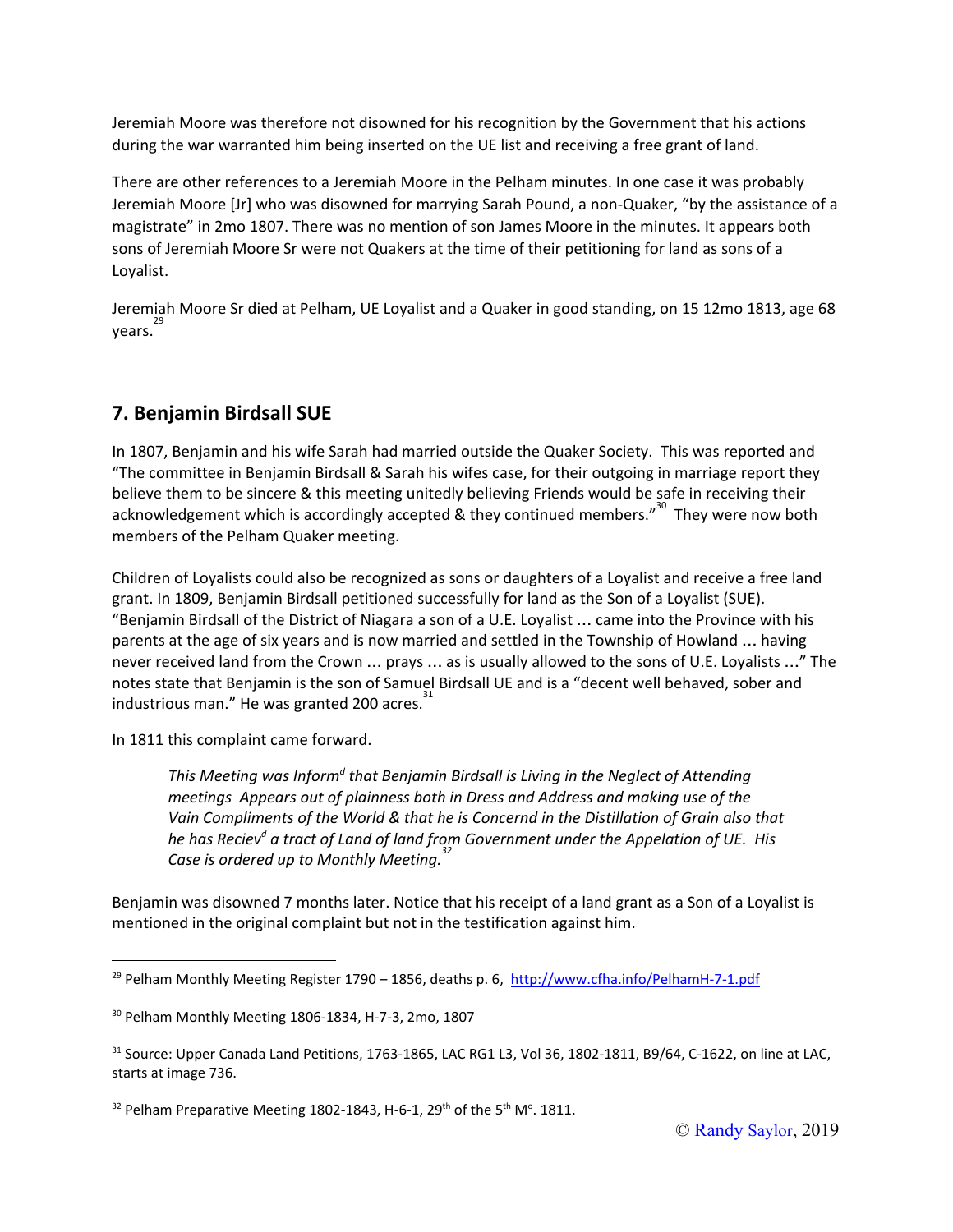*The friends appointed to hand Benjamin Birdsall a Copy of his testification reports the service is perform <sup>d</sup> Whereas Benj <sup>n</sup> Birdsall having had a right of membership with us but for want of attending to the dictates of truth in his own breast he hath so far Deviated as to Live in the neglect of attending meetings appearing out of plainness both in dress & address, and making use of the vain compliments of the world & being concern d in the distilation of grain, we do therefore disown him until by his conduct he manifests a* sincere repentance for the same, which that he may is our desire.  $\widetilde{\phantom{a}}$  Sign $^d$  in & by order of *Pelham Monthly meeting held the 4th Day of the 12th mo. 1811. 33*

It is difficult to know what role his SUE status had in his disownment by the Pelham Monthly Meeting. The behaviors mentioned in the testification were disownable offences as described in the Quaker Discipline and because of those transgressions he was disowned. At the time, accepting a Loyalist grant was deemed inconsistent with Quaker principles according to the Canada Half Yearly Meeting. However, this may not have been recognized by the New York Yearly Meeting and this technicality may be why it is not mentioned in the testification.

Then in 8mo 1813, Benjamin Birdsall provided an acknowledgment and requested to become a member of the meeting again. A committee was formed and in 2mo 1814 his acknowledgment was accepted and he returned as a member. Surprisingly, in 7mo 1814, Benjamin was appointed with a few others to be a representative at the next Half Yearly Meeting. This implies that he was a trusted and respected member. 34

In conclusion, the fact that Benjamin accepted land as a son of a Loyalist did not ultimately hinder his being a member of the Pelham meeting. In 1816, Benjamin petitioned for a lease of land and his life continued as a Quaker. 35

## **8. Jonathan Doan (1765-1847) – request for UE status denied**

There is an excellent comprehensive biography titled *Jonathan Doan, the Patriarch of Yarmouth* by Donald Anger in the Canadian Quaker History Journal.<sup>36</sup>

Jonathan Doan first appears in the Quaker minutes in 5mo 1806 when "Black Creek Reports Jonathan Doan, Requests to Come under the Care of friends." A committee is formed and five months later in 10 month 1806, the committee reports, "One of The Committee in Jonathan Doans Case made Report they an opertunity with him and find no thing to Obstruct his Reception, This meeting Receives him into

 $33$  Pelham Monthly Meeting 1806-1834, H-7-3, 4<sup>th</sup> day of 12 mo 1811, online <http://www.cfha.info/PelhamH-7-3.pdf>

<sup>34</sup> Pelham Monthly Meeting 1806-1834, H-7-3, pages 92, 99, 105. Online <http://www.cfha.info/PelhamH-7-3.pdf>

<sup>&</sup>lt;sup>35</sup> Upper Canada Land Petitions, 1763-1865, LAC RG1 L3, Vol 85, B Leases 1802-1818/110, C-1645, on line at LAC, image starts at 736.

<sup>&</sup>lt;sup>36</sup> Canadian Quaker History Journal, V 79, 2014. Online at CFHA at <http://cfha.info/journal79p11.pdf>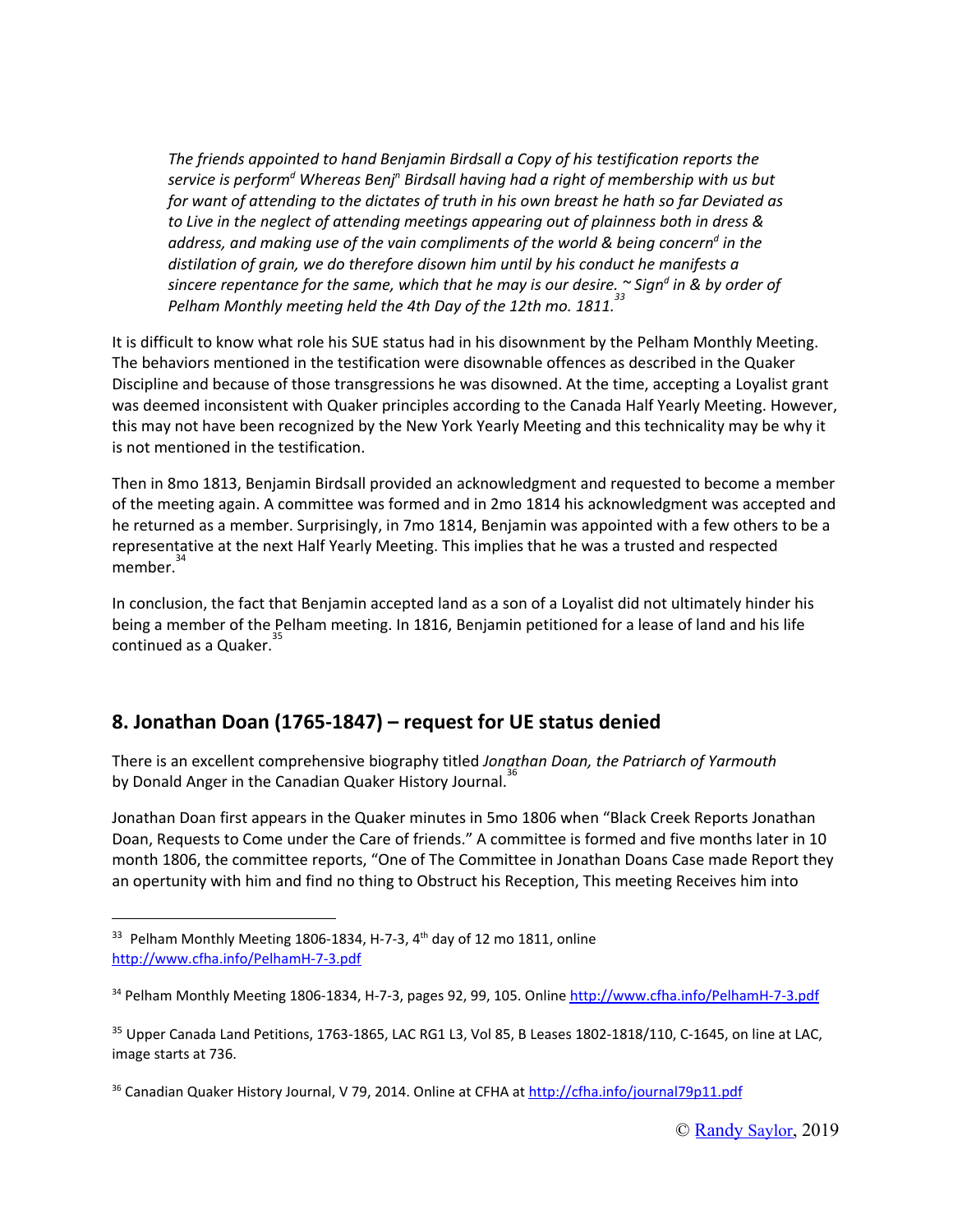membership ..."<sup>37</sup> This means that he was new to being a Quaker. At the time he was living in Wainfleet Township.

Jonathan Doan stated in an 1813 land petition that he was born in New Jersey, was 48 years old (thus born about 1765) and arrived in Upper Canada as a settler in 1789 and was a Quaker. In 1813 he had 14 children. He stated that he, "has bargained with James Baby Esq for considerable tract of land lying in the Township of Yarmouth south of the lands appropriated to accommodate the street commonly known as Talbot street and as he has bargained with his friends who can be well recommended now living in Pennsylvania and the state of New York who contemplated with their families and your petitioner with his to settle on said tract …"

In the same petition he requested a lease for more land and mention that Mahlon Burwell Esq, who was the elected Member of the Parliament of Upper Canada, had agreed to be his security. Two weeks later, in an attached affidavit, Burwell states that, "Since my return from York I have been informed by several respectable Farmers that Mr Doan not withstanding his being a Quaker has endeavoured to stir up the minds of the Militia by telling them that great efforts were made by the Government to have Martial Law put in force whilst the House was sitting, which is clearly[?] false. I would never intentionally make myself responsible for any person , to the attention of the Government, whose Loyalty towards it might be suspected - I therefore think it a duty incumbent on me to request that the Council will not attend to my recommendation which is affixed to his petition, nor to the Bond before alluded to, in which I made myself liable for payments of the rents." Three years later the lease was granted so Doan and Burwell must have patched their differences. 38

In an 1816 petition he stated that he purchased 50 lots of land of 200 acres each from James Baby Esq and that he had built a saw mill and dam. Water overflows onto a clergy reserve and he wanted to prevent someone from leasing the land and forcing him to remove the dam. He was informed the lease .<br>had already been granted. <sup>39</sup>

In 1819 a Jonathan Doan of Thorold who was likely a son of Jonathan Doan Senior stated in a petition that, "during the late war [war of 1812] with the U. States has been zealous in defence of his Majesty's dominion in America." The Quaker minutes are silent about this Jonathan Doan and probably he did not request to become a Quaker. A year later Jonathan Doan Sr petitions confirming that he does have a son named Jonathan. 40

Then In 1842, at the age of 77, Jonathan Doan makes a surprising petition asking to be placed on the UE Loyalist List. This is what he wrote.

<sup>&</sup>lt;sup>37</sup> Pelham Monthly Meeting, 1799-1806, H-7-2, 170 & 179, <http://www.cfha.info/PelhamMMH-7-2.pdf>

<sup>&</sup>lt;sup>38</sup> UCLP, RG 1 L3, 1815, V172, D Leases 1800-1818/40, C-1886, 40b to 40g, [image](http://www.collectionscanada.gc.ca/microform-digitization/006003-119.02-e.php?PHPSESSID=de2j79ea0s3qhbom1fe4mnjk27&sqn=255&q2=29&q3=2428&tt=925) starts at 255 See also UCLP, RG 1 L3, 1815, V172, D Leases 1800-1818/41, C-1886, [image](http://www.collectionscanada.gc.ca/microform-digitization/006003-119.02-e.php?q2=29&q3=2428&sqn=266&tt=925&PHPSESSID=de2j79ea0s3qhbom1fe4mnjk27) starts at 226.

<sup>39</sup> UCLP, RG 1 L3, 1815, V172, D Leases 1799-1819/34, C-1886, [image](http://www.collectionscanada.gc.ca/microform-digitization/006003-119.02-e.php?PHPSESSID=de2j79ea0s3qhbom1fe4mnjk27&sqn=78&q2=29&q3=2428&tt=925) starts at 78

<sup>40</sup> *UCLP, RG 1 L3, 1819, V 155, D12/30, C-1745, starts at [image](http://www.collectionscanada.gc.ca/microform-digitization/006003-119.02-e.php?PHPSESSID=de2j79ea0s3qhbom1fe4mnjk27&sqn=223&q2=29&q3=2416&tt=1406) 223* UCLP, RG 1 L3, 1820, V173, D Leases 1818-1830/74, C-1886, [image](http://www.collectionscanada.gc.ca/microform-digitization/006003-119.02-e.php?q2=29&q3=2428&sqn=451&tt=925&PHPSESSID=de2j79ea0s3qhbom1fe4mnjk27) starts at 451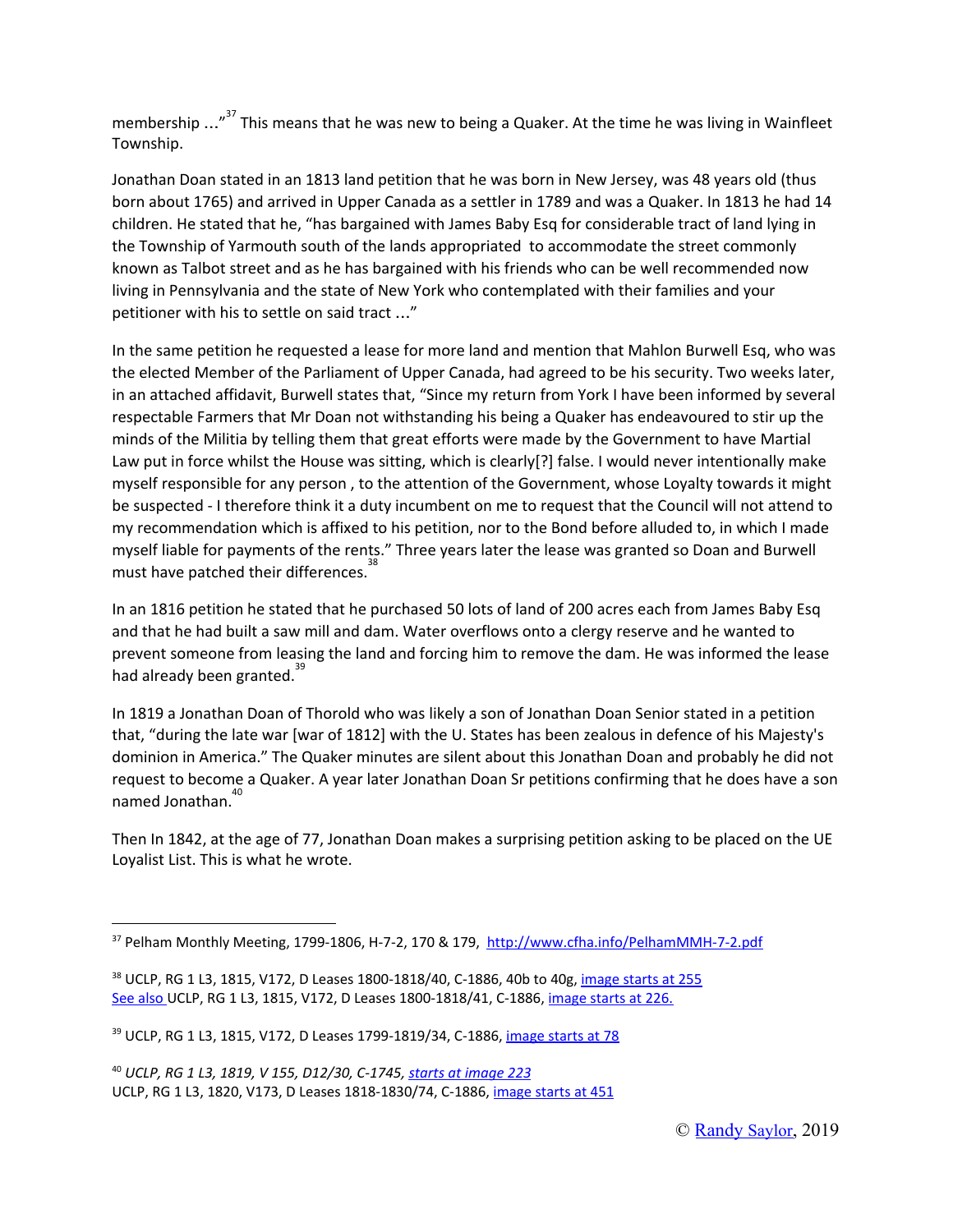*29 Dec 1842, Kingston, Petition of Jonathan Doan formerly of Wainfleet now of Yarmouth , yeoman, ... was settled at the outbreak of War in Bucks County in Pennsylvania, that during the said War your petitioner gave shelter and food to parties of royalist at many different times, also conveyed provisions to their British camp and rendered what assistance he was able to the Royal cause, for which the insurgent troops were quartered, upon them, who drove off their cattle and threshed off their grain and otherwise annoyed them in every possible way. That your petitioner emmigrated to the Province of Upper Canada in 1789 and settled in the Niagara District and is of the Society of Friends called Quakers.*

*That your petitioner imagined that his name had been placed on the list of the province at the same time with his first cousins Aaron and Joseph who came into the Province about the same period with your petitioner, but now finds that their names only have been inserted and his omitted. ... prays that his name be placed upon the U.E. List of the Province that he may receive a grant of the lands to which he is entitled, as such, and also that his children, viz; Elijah, John, Benjamin, Israel, Joel, Jane and Lacy may each receive a grant of 200 acres .... as the sons and daughters of an UE Loyalist*. 41

The Surveyor Generals Office stated, "The name of petitioner does not appear ever to have been inserted on the UE list. He did not bear arms being of the Society of Friends. The facts in the accompanying documents might have been considered had application been made at the proper period. He was granted 200 acres (21 tract, Willoughby) as a settler, Sept 1797." [32c]

Jonathan's first cousin, Joseph Doan wrote, "... And also that, by these means the said Jonathan Doan rendered himself obnoxious to the insurgents of that day, who spitefully and malignantly quartered their troops upon him - drove off his cattle - threshed his grain, without compensation committed him to jail, and otherwise ?? and destroyed his substance ... emigrated to Upper Canada ... 1789 in Company with me and my brother Aaron Doan where he suffered incredible hardships and where he has remained to this time a true loyal subject of the British Crown." [32d]

There are a number of affidavits of support many from influential people - Benjamin Willson JP, Arney Wausu [?] JP, Mahlon Burwell JP, William Dickson JP and Samuel Street who was granted most of Willoughby Township. As an aside, Mahlon Burwell joined the Pelham Quaker meeting by request in 1800 and was disowned in 1805 as he, "Joined the Free Mason Society, Frequents their Lodge, and holds forth Strange Doctrines In Denying that Supernatural light that's placed within us, To be no more than natural and makes use of the Compliments of The world, Teaches his scholars the Same."<sup>42</sup>

In the end Jonathan's request to be added to the UE list was refused as his application was not made at "the proper period." By 1800 the Government was getting strict about not adding people to the UE List. There are cases after this time, like Jeremiah Moore above, but they are rare.

Jonathan Doan is not on the UE list as published from old lists in 1885. The UEL Assoc of Canada has its own list and has been adding loyalists who the Assoc finds proof of support of the Royal cause but who

<sup>41</sup> UCLP, RG 1 L3, 1843, V165, D2/32, C-1880, [image](http://www.collectionscanada.gc.ca/microform-digitization/006003-119.02-e.php?q2=29&q3=2422&sqn=633&tt=909&PHPSESSID=de2j79ea0s3qhbom1fe4mnjk27) starts at 633

<sup>42</sup> Pelham Monthly Meeting, 1799-1806, H-7-2, p. 130, <http://www.cfha.info/PelhamMMH-7-2.pdf>